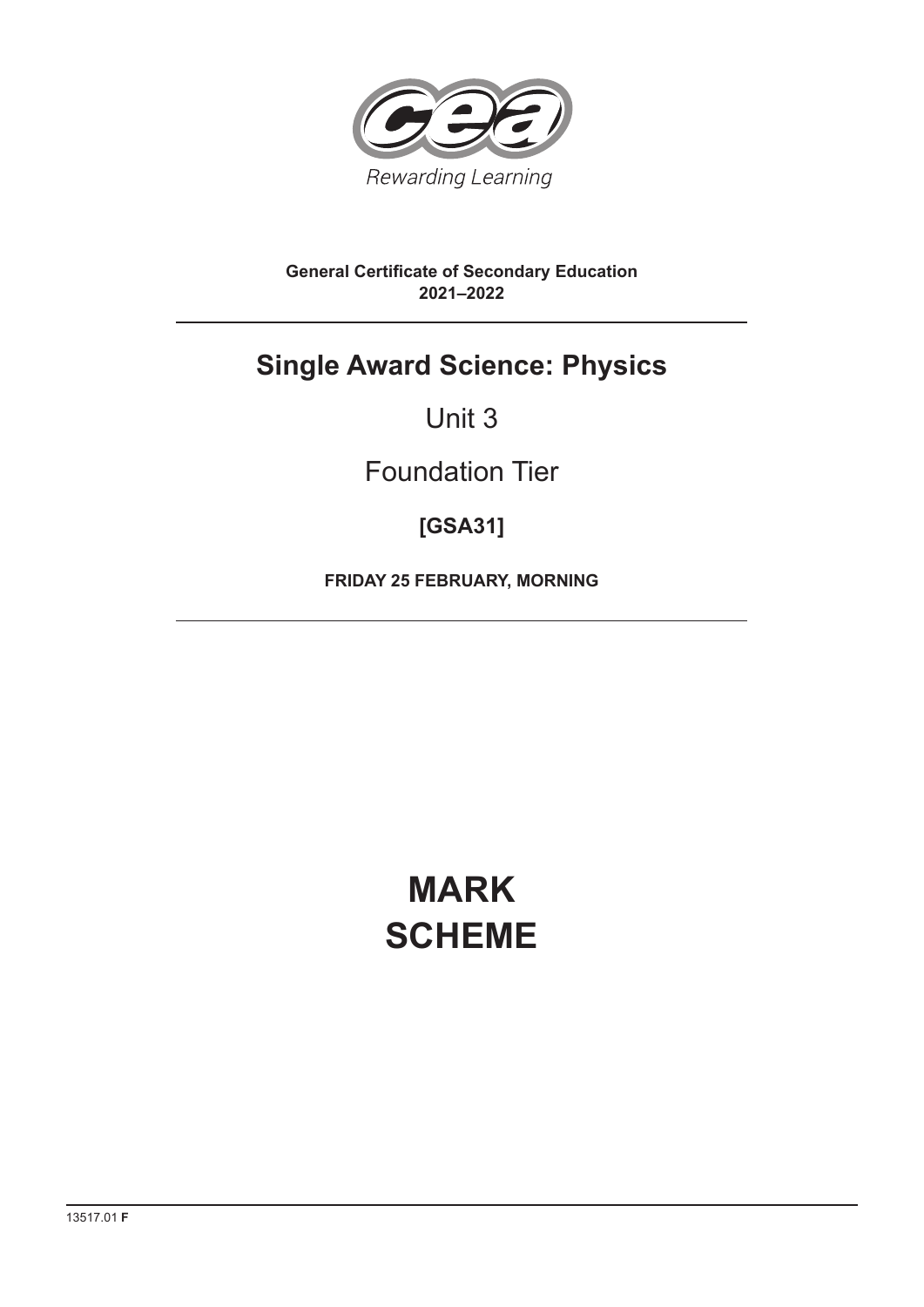#### **General Marking Instructions**

#### *Introduction*

Mark schemes are intended to ensure that the GCSE examinations are marked consistently and fairly. The mark schemes provide markers with an indication of the nature and range of candidates' responses likely to be worthy of credit. They also set out the criteria which they should apply in allocating marks to candidates' responses.

#### *Assessment objectives*

Below are the assessment objectives for GCSE Single Award Science

Candidates must:

- AO1 Demonstrate knowledge and understanding of scientific ideas, scientific techniques and procedures;
- AO2 Apply knowledge, skills and understanding of scientific ideas, scientific enquiry, techniques and procedures; and
- **AO3** Analyse information and ideas to interpret and evaluate; make judgements and draw conclusions; develop and improve experimental procedures.

#### *Quality of candidates' responses*

In marking the examination papers, examiners should be looking for a quality of response reflecting the level of maturity which may reasonably be expected of a 16-year-old which is the age at which the majority of candidates sit their GCSE examinations.

#### *Flexibility in marking*

Mark schemes are not intended to be totally prescriptive. No mark scheme can cover all the responses which candidates may produce. In the event of unanticipated answers, examiners are expected to use their professional judgement to assess the validity of answers. If an answer is particularly problematic, then examiners should seek the guidance of the Supervising Examiner.

#### *Positive marking*

Examiners are encouraged to be positive in their marking, giving appropriate credit for what candidates know, understand and can do rather than penalising candidates for errors or omissions. Examiners should make use of the whole of the available mark range for any particular question and be prepared to award full marks for a response which is as good as might reasonably be expected of a 16-year-old GCSE candidate.

#### *Awarding zero marks*

Marks should only be awarded for valid responses and no marks should be awarded for an answer which is completely incorrect or inappropriate.

#### *Marking Calculations*

In marking answers involving calculations, examiners should apply the 'own figure rule' so that candidates are not penalised more than once for a computational error.

#### *Types of mark schemes*

Mark schemes for tasks or questions which require candidates to respond in extended written form are marked on the basis of levels of response which take account of the quality of written communication.

Other questions which require only short answers are marked on a point for point basis with marks awarded for each valid piece of information provided.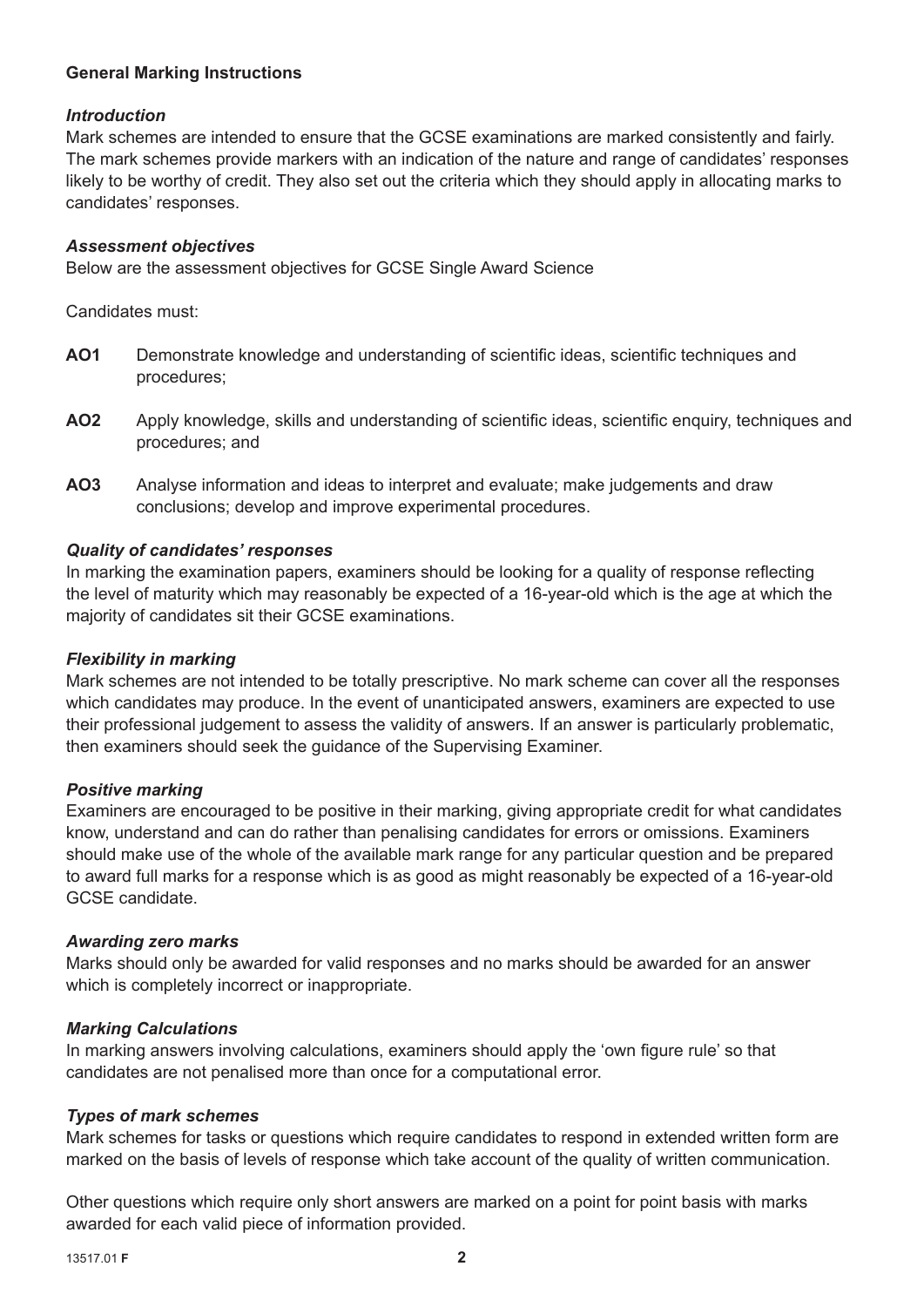#### *Levels of response*

Tasks and questions requiring candidates to respond in extended writing are marked in terms of levels of response. In deciding which level of response to award, examiners should look for the 'best fit' bearing in mind that weakness in one area may be compensated for by strength in another. In deciding which mark within a particular level to award to any response, examiners are expected to use their professional judgement. The following guidance is provided to assist examiners.

- *Threshold performance:* Response which just merits inclusion in the level and should be awarded a mark at or near the bottom of the range.
- **Intermediate performance:** Response which clearly merits inclusion in the level and should be awarded a mark at or near the middle of the range.
- **High performance:** Response which fully satisfies the level description and should be awarded a mark at or near the top of the range.

#### *Quality of written communication*

Quality of written communication is taken into account in assessing candidates' responses to all tasks and questions that require them to respond in extended written form. These tasks and questions are marked on the basis of levels of response. The description for each level of response includes reference to the quality of written communication.

For conciseness, quality of written communication is distinguished within levels of response as follows:

- Level 1: Quality of written communication is basic.
- Level 2: Quality of written communication is good.
- Level 3: Quality of written communication is excellent.

In interpreting these level descriptions, examiners should refer to the more detailed guidance provided below:

Level 1 (Basic): The candidate makes only a limited selection and use of an appropriate form and style of writing. The organisation of material may lack clarity and coherence. There is little use of specialist vocabulary. Presentation, spelling, punctuation and grammar may be such that intended meaning is not clear.

**Level 2 (Good):** The candidate makes a reasonable selection and use of an appropriate form and style of writing. Relevant material is organised with some clarity and coherence. There is some use of appropriate specialist vocabulary. Presentation, spelling, punctuation and grammar are sufficiently competent to make meaning clear.

Level 3 (Excellent): The candidate successfully selects and uses the most appropriate form and style of writing. Relevant material is organised with a high degree of clarity and coherence. There is widespread and accurate use of appropriate specialist vocabulary. Presentation, spelling, punctuation and grammar are of a sufficiently high standard to make meaning clear.

#### **COVID-19 Context**

Given the unprecedented circumstances presented by the COVID-19 public health crisis, senior examiners, under the instruction of CCEA awarding organisation, are required to train assistant examiners to apply the mark scheme in case of disrupted learning and lost teaching time. The interpretation and intended application of the mark scheme for this examination series will be communicated through the standardising meeting by the Chief or Principal Examiner and will be monitored through the supervision period. This paragraph will apply to examination series in 2021–2022 only.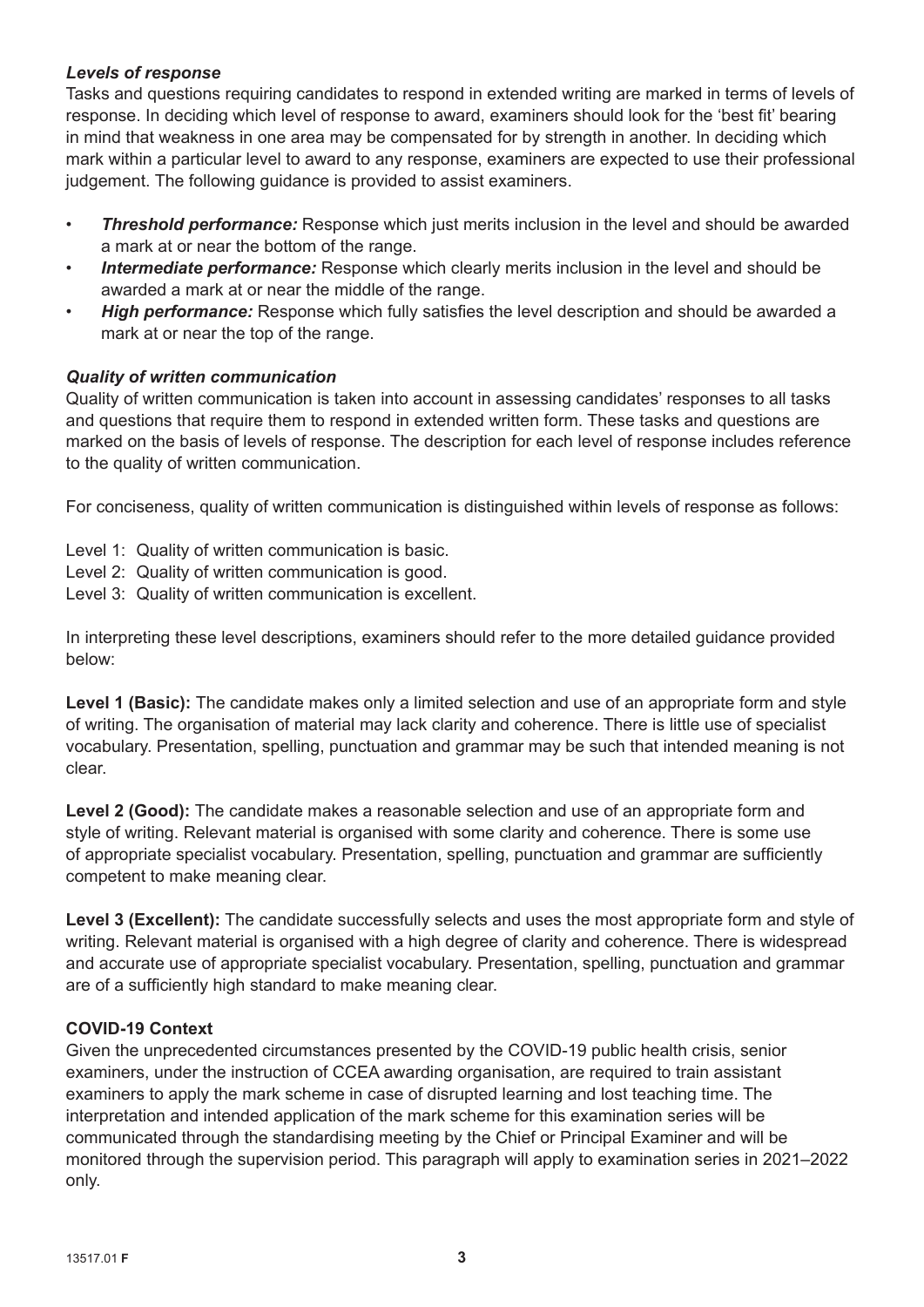| 1              | (a)       | <b>B</b> and <b>D</b><br>$[1]$                                                                                                                                           |       | <b>AVAILABLE</b><br><b>MARKS</b> |  |
|----------------|-----------|--------------------------------------------------------------------------------------------------------------------------------------------------------------------------|-------|----------------------------------|--|
|                |           | (b) $4.5V$                                                                                                                                                               | $[1]$ |                                  |  |
|                |           | (c) 0.50A                                                                                                                                                                | $[1]$ |                                  |  |
|                |           | (d) It will go out                                                                                                                                                       | $[1]$ |                                  |  |
|                | (e)       | Any two from:<br>increased voltage<br>$\bullet$<br>increased current<br>$\bullet$<br>brighter bulbs<br>$\bullet$<br>hotter bulbs<br>$\bullet$<br>more power<br>$\bullet$ | $[2]$ | $\,6\,$                          |  |
|                |           |                                                                                                                                                                          |       |                                  |  |
| $\overline{2}$ |           | (a) Sandpaper                                                                                                                                                            | $[1]$ |                                  |  |
|                |           | (b) Force $[1]$<br>opposes [1]                                                                                                                                           | $[2]$ |                                  |  |
|                | (c)       | Oil/lubricant                                                                                                                                                            | $[1]$ |                                  |  |
|                | $(d)$ (i) | Decreases                                                                                                                                                                | $[1]$ |                                  |  |
|                |           | (ii) $80 (\pm 1)$                                                                                                                                                        | $[1]$ |                                  |  |
|                |           | (iii) Decreases                                                                                                                                                          | $[1]$ |                                  |  |
|                | (e)       | 0.19s<br>(i)                                                                                                                                                             | $[1]$ |                                  |  |
|                |           | Tiredness/alcohol/drugs/distractions<br>(iii)                                                                                                                            | $[1]$ | $\boldsymbol{9}$                 |  |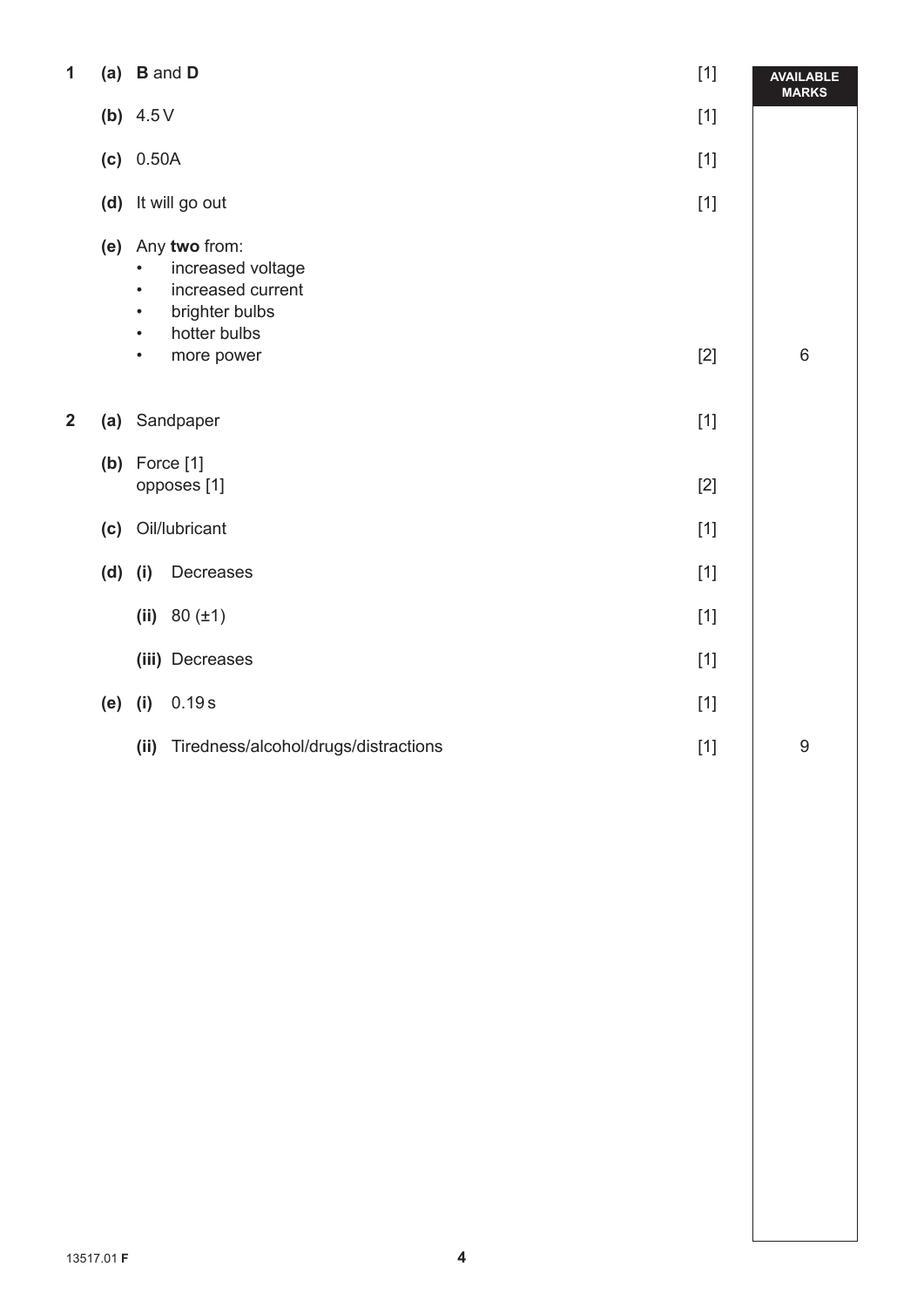| $\boldsymbol{3}$ | (a)       | <b>Description</b><br><b>Feature</b> |                                                                                          |                                  | <b>AVAILABLE</b><br><b>MARKS</b> |   |
|------------------|-----------|--------------------------------------|------------------------------------------------------------------------------------------|----------------------------------|----------------------------------|---|
|                  |           | amplitude                            |                                                                                          | number of vibrations per second  |                                  |   |
|                  |           |                                      | wavelength                                                                               | the height of a wave             |                                  |   |
|                  |           |                                      | frequency                                                                                | length of one complete vibration |                                  |   |
|                  |           |                                      |                                                                                          |                                  | $[2]$                            |   |
|                  |           | (b) Energy                           |                                                                                          |                                  | $[1]$                            |   |
|                  | (c)       | (i)                                  | Increasing frequency decreases wavelength                                                |                                  | $[1]$                            |   |
|                  |           | (ii)                                 | Increasing frequency has no effect on velocity                                           |                                  | $[1]$                            |   |
|                  | $(d)$ (i) |                                      | 20 Hz                                                                                    |                                  | $[1]$                            |   |
|                  |           | (ii)                                 | Ultrasound                                                                               |                                  | $[1]$                            |   |
|                  |           | (e) Echo                             |                                                                                          |                                  | $[1]$                            | 8 |
| 4                | (a)       | (b) $15/5$ [1]                       | Steady speed [1]<br>stopped [1]<br>3 m/s [1]                                             |                                  | $[2]$<br>$[2]$                   | 4 |
| 5                | (a)       | (i)                                  | 4.6                                                                                      |                                  | $[1]$                            |   |
|                  |           | (ii)                                 | No fuel costs                                                                            |                                  | $[1]$                            |   |
|                  |           |                                      | (iii) Oil/lignite/turf                                                                   |                                  | $[1]$                            |   |
|                  | (b)       | (i)                                  | Useful = sound + light<br>waste = $heat$                                                 |                                  | $[1]$                            |   |
|                  |           |                                      | (ii) $10%$                                                                               |                                  | $[1]$                            |   |
|                  |           |                                      | (iii) Easily changed into other forms/types of energy<br>most appliances use electricity |                                  | $[1]$                            | 6 |
|                  |           |                                      |                                                                                          |                                  |                                  |   |
|                  |           |                                      |                                                                                          |                                  |                                  |   |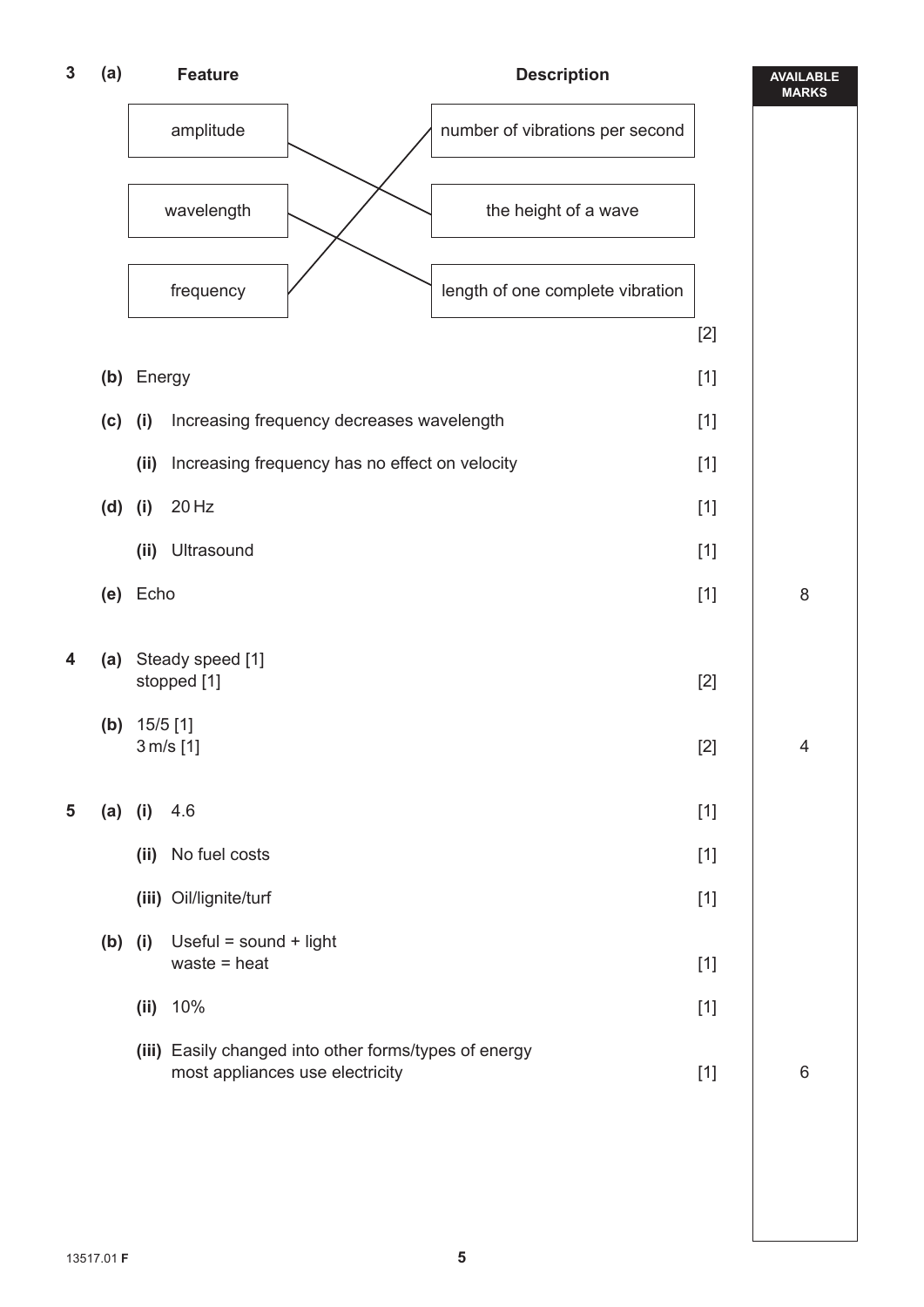| 6 | (a)       | B<br>(i)                       |                                                                                                                   | $[1]$ | <b>AVAILABLE</b><br><b>MARKS</b> |
|---|-----------|--------------------------------|-------------------------------------------------------------------------------------------------------------------|-------|----------------------------------|
|   |           | (ii) Lead                      |                                                                                                                   | $[1]$ |                                  |
|   |           |                                | (b) D has beta which is stopped by thick aluminium [1]<br>F has gamma which go straight through any thickness [1] | $[2]$ |                                  |
|   | (c)       |                                | Radiotherapy/tracers/sterilising equipment                                                                        | $[1]$ | 5                                |
| 7 | (a)       | Neutral                        |                                                                                                                   | $[1]$ |                                  |
|   |           |                                |                                                                                                                   |       |                                  |
|   | (b)       | <b>Brown</b>                   |                                                                                                                   | $[1]$ |                                  |
|   | $(c)$ (i) | Too much current [1]           | wire melts and breaks [1]                                                                                         | $[2]$ |                                  |
|   |           | (ii)                           | Cable grip/plastic cover/earth wire                                                                               | $[1]$ | 5                                |
| 8 |           |                                | (a) More sheets of paper means less voltage produced                                                              | $[1]$ |                                  |
|   | $(b)$ (i) | Anomalous                      |                                                                                                                   | $[1]$ |                                  |
|   |           | (ii)                           | Repeat and average/discard the result                                                                             | $[1]$ |                                  |
|   |           | (c) Any one from:<br>$\bullet$ | same light/power sources<br>same distance between light and solar cells                                           | $[1]$ | 4                                |
|   |           |                                |                                                                                                                   |       |                                  |